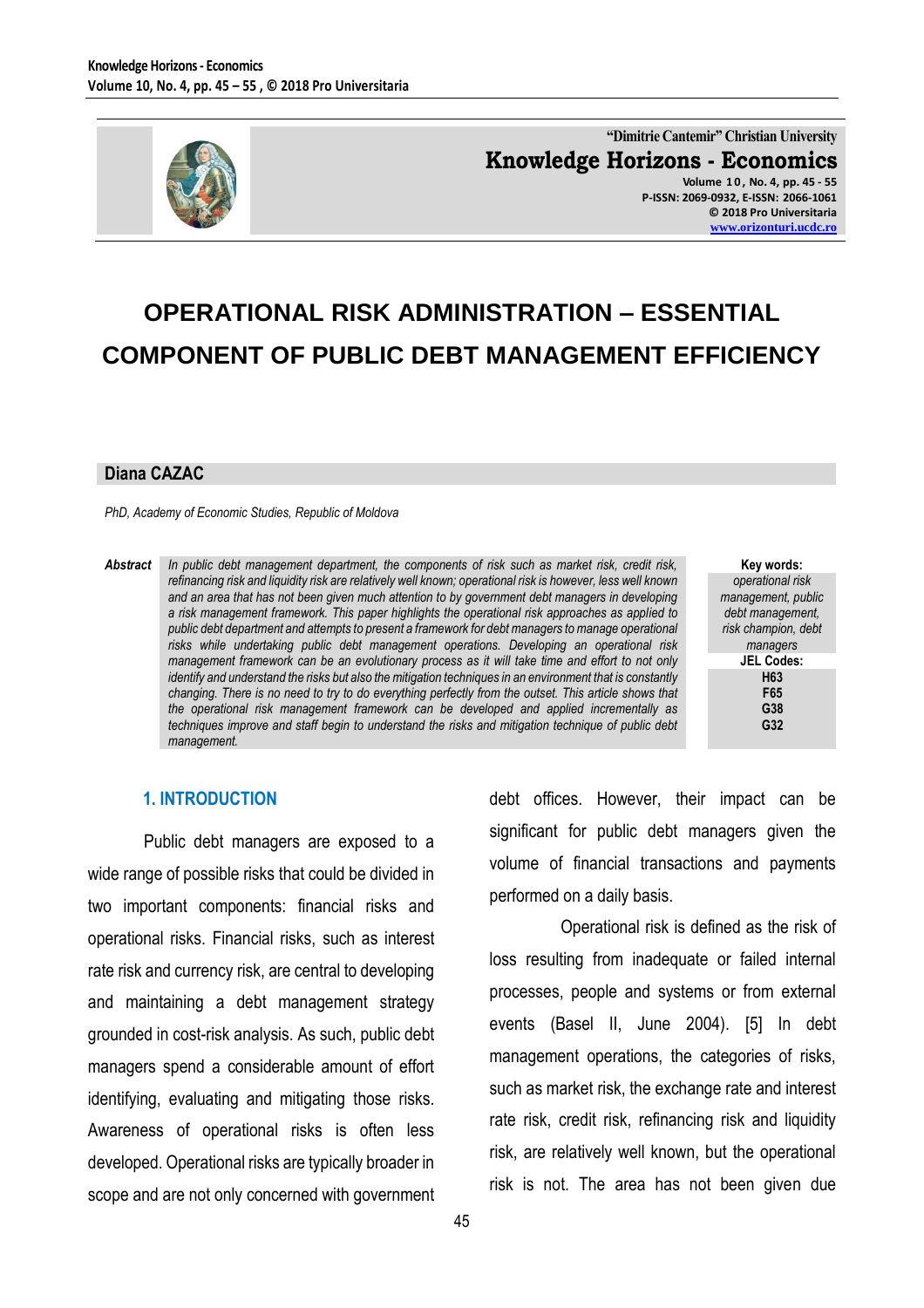attention to by government debt managers in developing a risk management framework. Government debt management departments are responsible for managing the costs and risk of the government's debt portfolio, which is often the largest financial portfolio in the country. As such, it is very important that public debt management departments develop policies and procedures to manage the risks that they face, namely, market risk, credit risk, refinancing risk, liquidity risk, and operational risk. This partly reflects the high value of the financial transactions involved and the consequences of substantial financial loss including on debt service costs. But there is potentially also severe reputational and political damage associated with operational error or failure.

### **2. MATERIALS AND METHODS**

Under Basel II (International Convergence of Capital Measurement and Capital Standards: A Revised Framework, June 2004), operational risk is defined as "the risk of loss resulting from inadequate or failed internal processes, people and systems or from external events." [5] The definition explicitly includes legal risk, but excludes strategic and reputation risk. What is necessary is a framework in order to ensure an efficient management of public debt and to elaborate an appropriate toolkit for managing it. Awareness and attention of operational risk is low in many countries, or is perceived as something applicable only to the private sector. Moreover, it attracts little attention by senior management because it is not seen as important or a priority. The problem of course is that operational

risk is a wide umbrella, often seen as covering everything except for market, credit, refinancing, and liquidity risks. Unlike market or credit risk, operational risk is mainly endogenous to public debt management department.

More importantly, operational risks are more difficult to manage as the embedded risk cannot be captured and measured in the same way as market and credit risk. In addition, market or credit risks can be effectively managed by a relatively small number of debt managers in the public debt management, normally in the front and middle office, whereas operational risks must be addressed at all levels across all of government debt management operations. The Basel II definition as mentioned above includes legal risk but excludes strategic and reputationrisk. The strategic and reputation risk, however, can be caused by both bad operational risk management and an unexpected consequence of an informed decision. An inappropriate strategic decision due to lack of adequate training of staff and lack of system support is an operational risk,while an informed strategic decision based on a reasonable cost/risk analysis that still resulted in aloss for the government is an ordinary business risk. Both can of course affect the reputation of the government. It is useful to consider the principles for operational risk management within the context of the legal and managerial structure that shapes and directs the operations of the public debt department. It includes the legislation that defines goals, authorities, and accountabilities. It also embodies the management framework, covering issues such as the formulation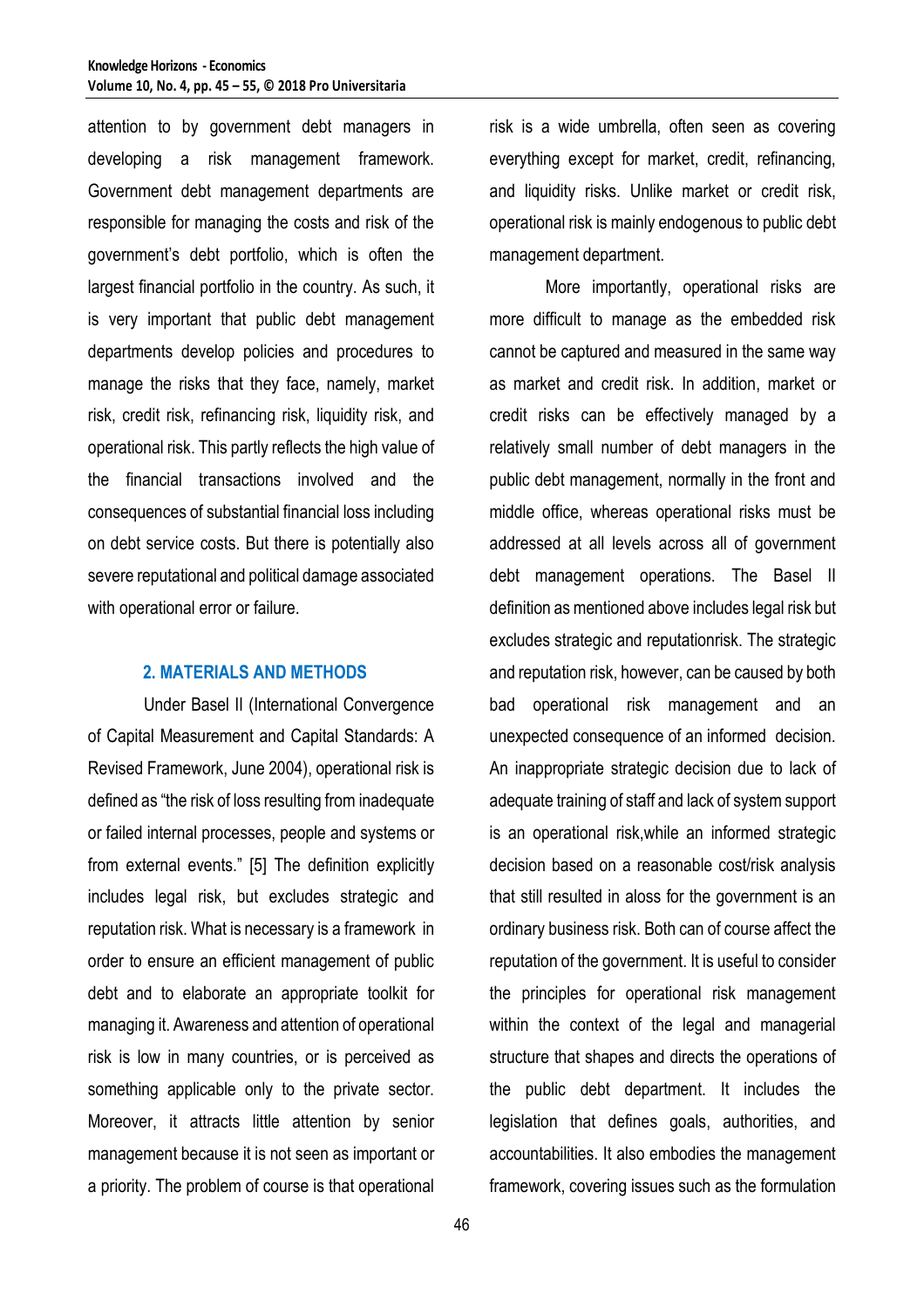and implementation of a debt management strategy, operational procedures, quality assurance practices, and reporting responsibilities. The governance structure for operational risk management may be quite extensive with an operational risk committee, audit committee, a management committee, and an advisory or decision-making board.

Developing an operational risk management framework can be an evolutionary process as it will take time and effort to not only identify and understand the risks but also the mitigation techniques in an environment that is constantly changing. There is no need to try to do everything perfectly from the outset. The framework can be developed and applied incrementally as techniques improve and staff begin to understand the risks and mitigation techniques. For the framework to succeed, it is extremely important to develop a culture of risk awareness across the public debt management and ensure that all staff are involved in developing and implementing the framework.[1]

The first stage involves senior management understanding and signaling to all staff in the public debt management the importance attached to operational risk management and the need for their participation and ongoing cooperation. The principles as outlined above that will be followed in the management of operational risk need to be made clear to all staff and embedded into day-today public debt operations. Each line manager needs to be made responsible for operational risk management in their own business area. It is advisable that a risk champion from the middle office be appointed to take overall responsibility for operational risk management. The risk champion will lead and guide the process across the public debt management, coordinate reporting to senior management, and develop the appropriate operational risk management policies and procedures and control environment. Ideally the risk champion would have relevant background or experience, although this will often not be possible. There are, however, opportunities for professional training in operational risk management and business continuity planning which could be considered. Once the structure has been established, the development and maintenance of an operational risk management framework for a public debt management should follow a process, as understanding document activities, identifying, assessing and measuring risks, developing risk management strategies, implementing capabilities, monitoring and very important to continue the improvement of it. The risk champion should then report to senior management on the greatest exposures, the risk management techniques to mitigate, control, or limit the risks, the actions that are recommended to address the greatest exposures, and an estimate of costs. Senior management can then assess the cost-risk trade-off before making decisions or seeking approval from higher level. The risk assessment and operational risk management strategy approved can be documented in the public debt department operational risk management plan. A business continuity or disaster recovery plan can be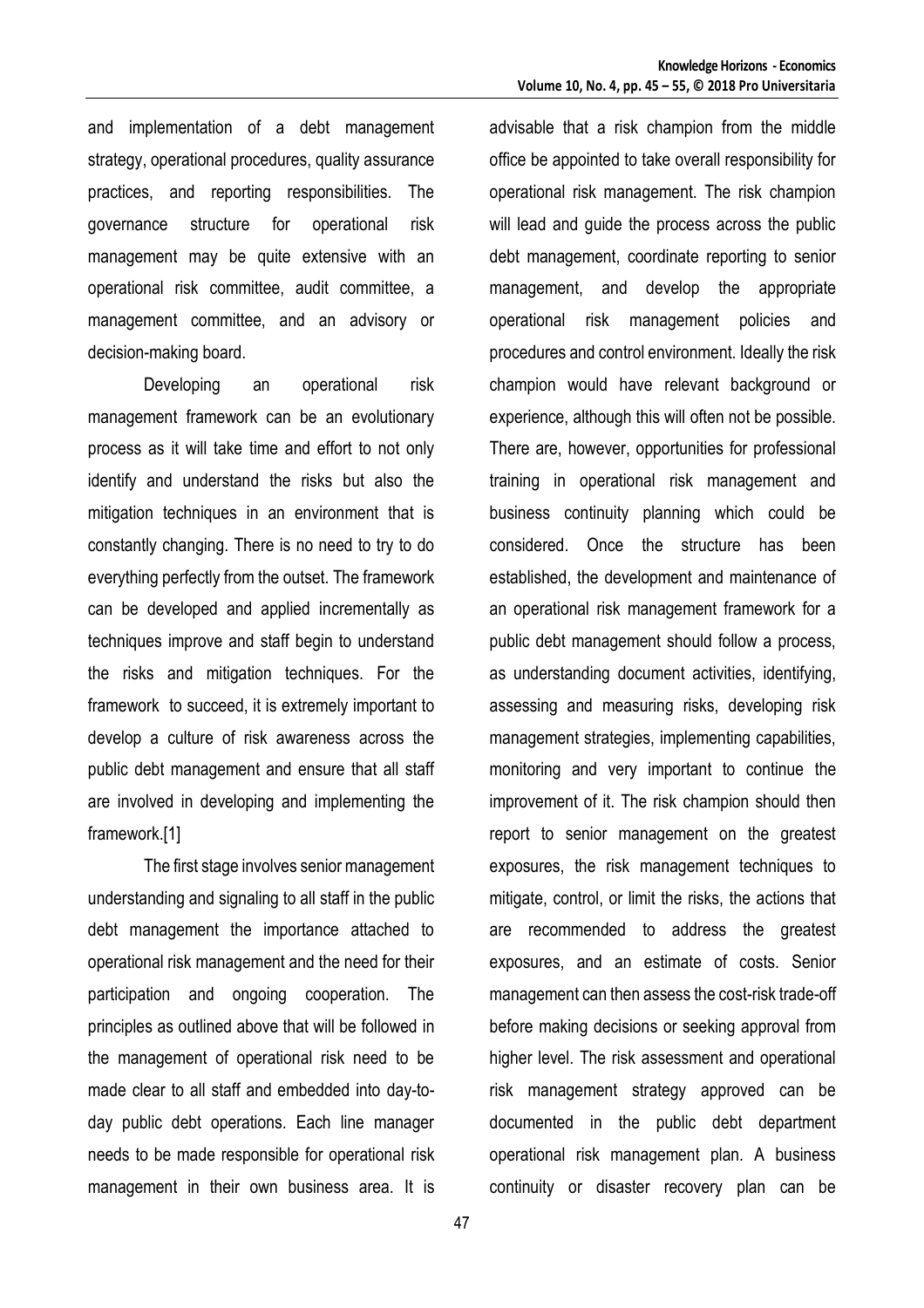incorporated in the plan or maintained as a separate document. The risk champion can oversee the implementation of measures approved by senior management and incorporate into the wider risk management monitoring and control policies and procedures for the public debt management. [3] This process may comprise: training program for managers and staff to understand their roles and responsibilities in compliance with the operational risk management policies and procedures, and possibly introducing risk-reduction objectives for each member of the public debt management, raising awareness with external parties to cover all activities external to the public debt management of the operational risk management framework and seek their cooperation in monitoring and reporting and, where possible, requiring these service providers to meet the same operational risk management standards as the public debt management introducing operational risk management into service level agreements or a memorandum of understanding with third party providers and contracts with external suppliers, developing control tools that are documented in procedures, technical and other manuals and monitored by the public debt management, risk monitoring, developing, maintaining and annual testing of the business continuity and disaster recovery plan. [2]

The monitoring process assesses the presence and functioning of the operational risk management policies and procedures over time through a combination of ongoing monitoring activities and specific evaluations. Ongoing monitoring occurs in the normal course of public debt management operations; it is the responsibility in the first instance of line managers, with coordinating responsibility assigned to the middle office/risk monitoring and compliance unit/risk champion. The scope and frequency of specific evaluations depends on an assessment of risk and the effectiveness of ongoing monitoring procedures. The specific evaluations could be undertaken by external audit. It is necessary to report regularly to senior management on the risk profile, identifying areas that are improving or deteriorating, and priorities for mitigating action. An important element of monitoring performance is reporting of incidents or exceptions to senior management, normally as part of a risk monitoring and compliance report. For serious incidents or events, it may be necessary to identify badly managed risks and the action needed to avoid repeating such incidents. Many incidents may often be the fault of management failing to develop an adequate control environment rather than the individuals that may be deemed directly responsible, indeed for this to work effectively a no blame culture is important. One course of action is to identify which line manager has the lead responsibility for managing and controlling each of the identified risks, and then ask each line manager to report periodically on the risks for which they are responsible, whether these have increased or reduced, and whether and what action should be taken. In this way, the line managers are involved in the process which ensures buy-in of the business areas across all public debt operations.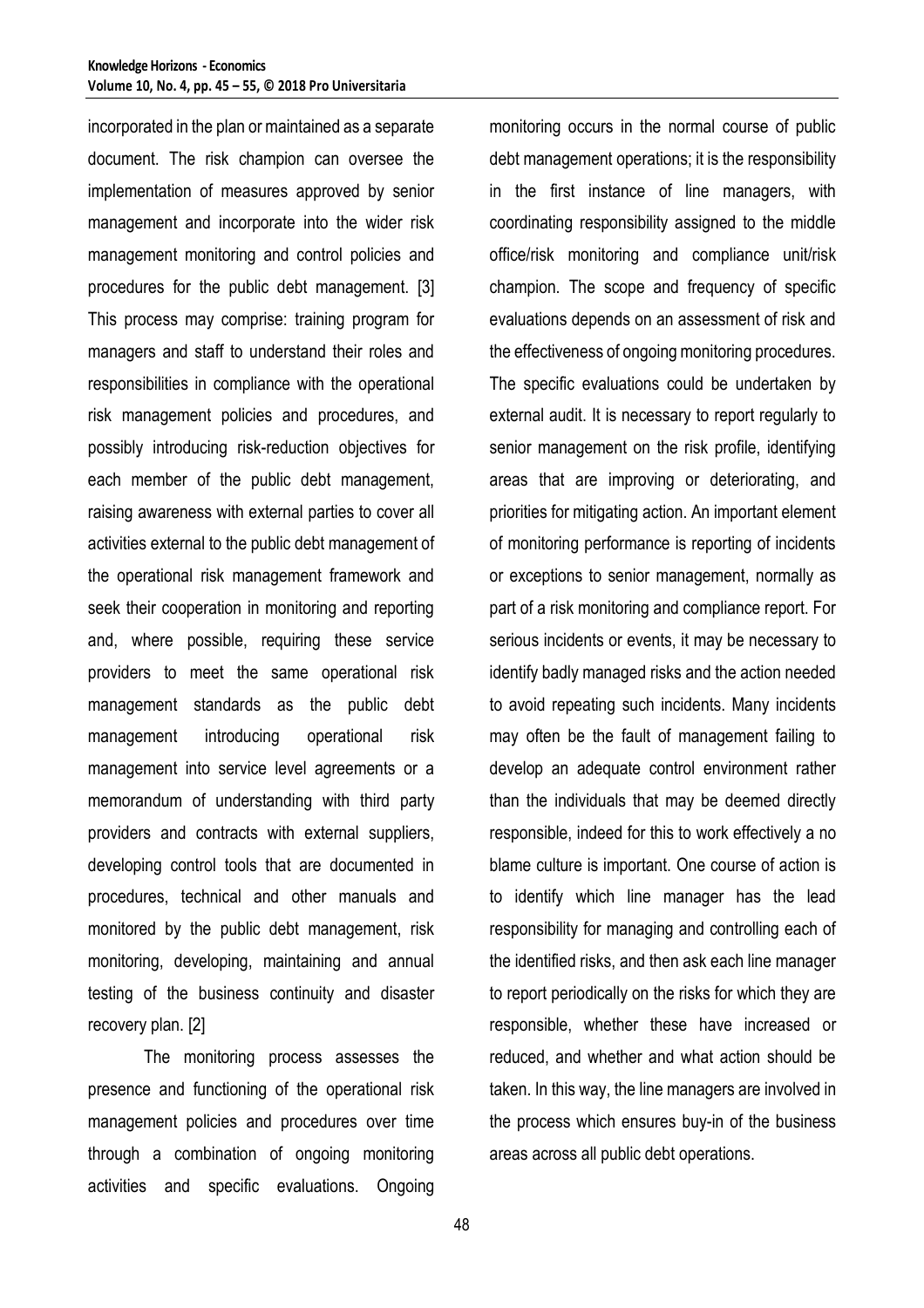The middle office risk monitoring and risk champion will be responsible for collecting the reports together with the preparation of exception/error reports, and summarising the key points and main risk drivers. Changes in the risk profile since the last monitoring assessment should be noted. The report would go on to make recommendations for consideration by senior management.

#### **3. RESULTS AND DISCUSSIONS**

Risk management is central to the debt manager's task. Risk depends on exposure to future events, however driven, with exposure depending both on the probability of the event happening and its impact if it does. Risk management is about identifying and assessing these risk factors, and deciding whether and how to respond to them and mitigate their impact. Among the risks managed by debt managers, market risk has perhaps received the most attention, the risks associated with changes in market prices, such as interest rates and exchange rates, on the cost of the government's debt servicing. Also important is rollover risk, which depends on how interest rate volatility interacts with the redemption profile, and liquidity risk, the ability to access cash in a short period of time. Both can be seen as a category of market risk. Credit risk, the impact of a failure of a counterparty, may be important in some cases. The debt manager's task is to assess the magnitude of these risks, or the sensitivity of outcomes to changes in the risk factors, and develop a strategy for managing the trade-off between expected cost and risk. Operational risk is perhaps the least understood of the debt management risk categories. But it is no less important. The public debt department will be directly responsible for stewardship of very substantial government liabilities and for managing a large value of transactions, probably much more than any other governmental body. The large sums involved mean that any risk exposure can have damaging financial consequences including on debt service costs. But there is potentially also severe reputation and political damage associated with operational error or failure, reflecting on the competence of the debt managers or of ministers.

Operational Risk is considered problematical, or is least understood of the risk categories, or is endogenous to the institution –it cannot be captured and measured as easily as credit and market risk. The management processes are complicated, is linked to the nature and the complexity of the activities, to the processes and the systems in place, and to the quality of the management and of the information flows, it has many sources, a lack of discipline, unstable or poorly designed procedures, inertia, change, greed, lack of memory or knowledge, overconfidence, all factors which cannot be easily quantified, monitored, and reported upon. But Management of operational risk is very important and should preview the failure of transaction - processing systems is a major risk exposure, heavy reliance on IT – reduces human error, but exposes new risks, pressures to reduce costs, increasingly sophisticated financial products, new technologies accelerate market activity and increase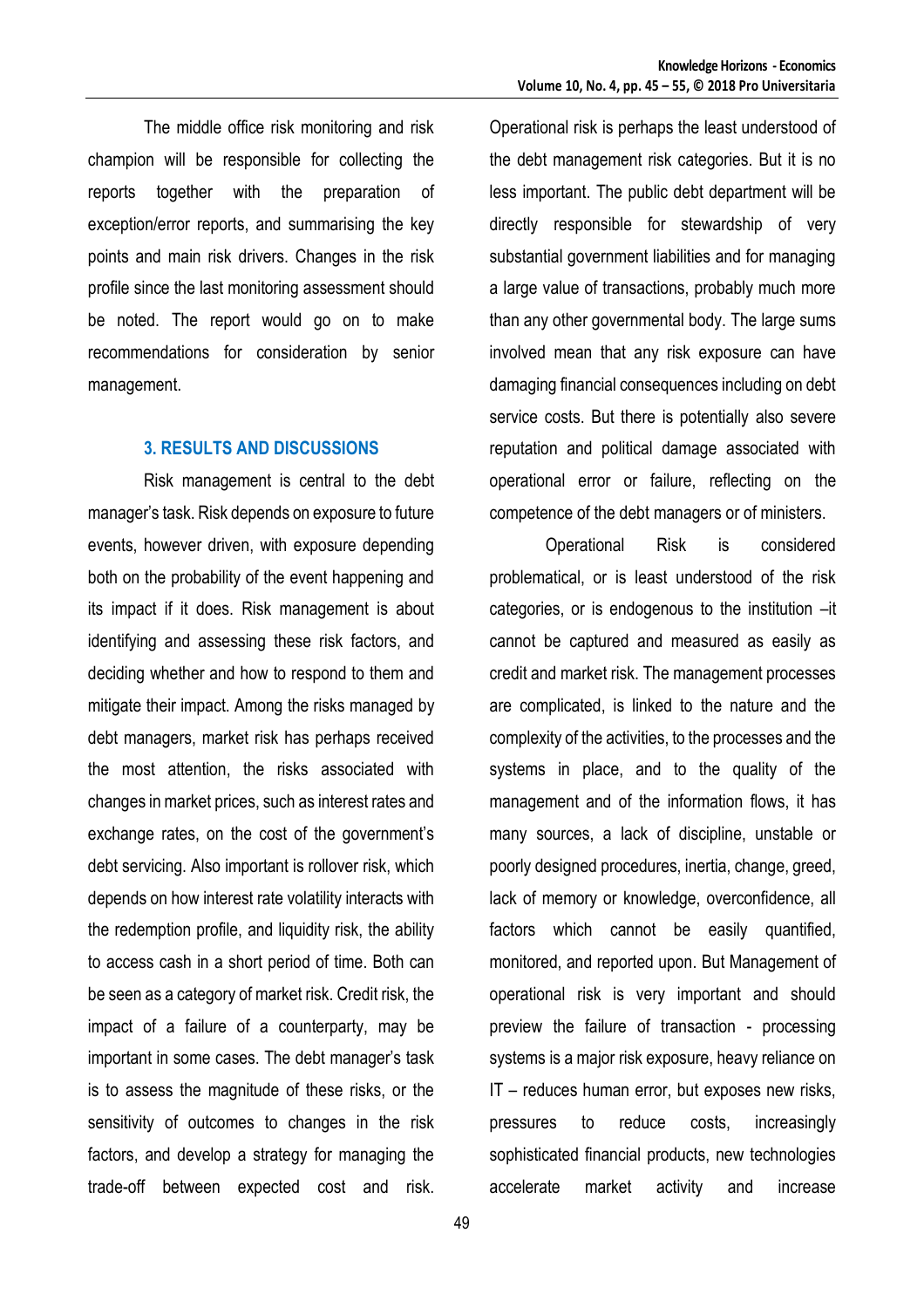interconnectivity, bringing new security concerns, increasing regulatory requirements that have highly explicit compliance expectations, all of which put pressure also on public sector.

Indicators of best operational risk management (ORM) are: operational risk management practices should be repeatable, it should be linked into day-to-day business, and hence to continuous improvement mechanisms built into the operational risk management cycle. Policies and procedures should be fully embedded in working practices, with active top management support. Data history should be built up gradually to enable effective trend analysis. ORM falls short of best or good practice where it is no more than an 'add-on' in terms of practices, policies and procedures, it is a product of the operational risk management function only, and then rolled out for a selected number of departments or processes.

The ORM function coordinates the operational risk management process on a day-to-day basis and establishes the framework for reporting and evaluating results, facilitates and monitors the riskresponse process, escalating problems as necessary. The function typically evolves over time, from being the main driver to being a facilitator or consultant. This shift requires both: the active support of senior management and strong operational risk function, to enforce a formalized and standardized approach for the implementation of ORM practices across the organization.

As recommendations it can be proposed:

 Control activities must be planned at all levels throughout the organization and the responsibilities for their execution and follow-up clearly defined;

- The responsibility for developing and implementing risk-response action plans it is for management representatives;
- Monitoring is undertaken in parallel and is semiindependent of the ORM function in so far as is evaluating the effectiveness of the ORM process itself.

ORM is a key component of the overall governance structure, is a formal, structured response to managing the internal environment and the external factors influencing it. Explicit attention to the risk culture, closely linked with human resources development and evaluation practices and explicit responsibility allocation for ORM objectives to employees across the organization should be an integral part of communication & monitoring activity. Also, the degree of top management attention is an initial indicator of an organisation's ORM maturity level and to establish an effective support structure for mature operational risk management practices. This includes providing leadership in interpreting and translating often intangible governance considerations into a practical policy ORM in a Debt Office. Senior management must signal to whole office the importance attached to operational risk management and to appoint a "Risk Champion" someone in middle office who will take OR responsibility. The risk champion leads and guides the process throughout the office; and coordinates reporting to management, develops the control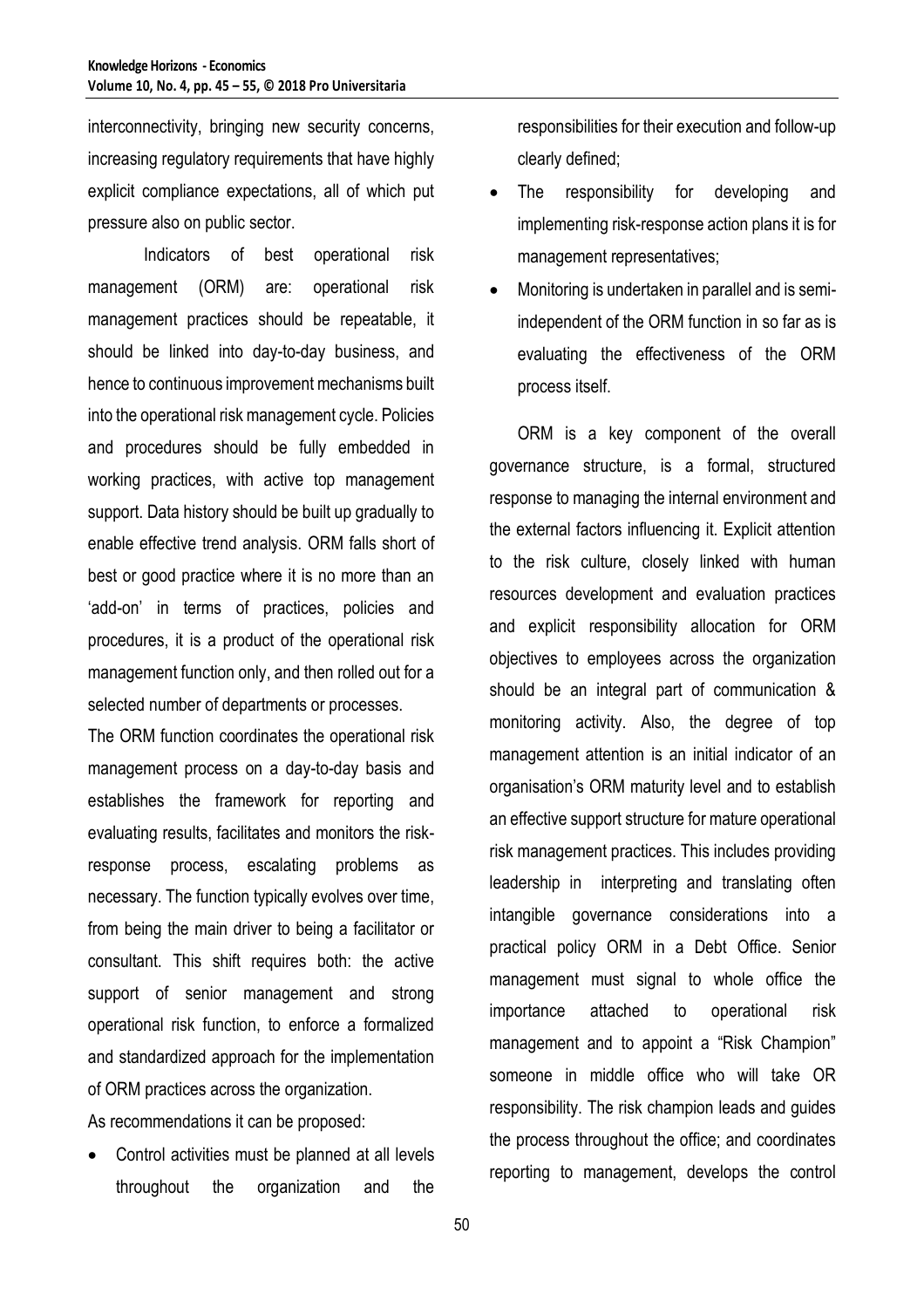framework; acts as "consultant" to line managers; and monitors and chases progress. Suggested process for risk champion is to identify risks and assess key exposures, prepare a high-level summary of risks that is consistent across the office, as a way of identifying priorities for management, monitor risk events, regularly review and update of the risk profile, collect risk data in a series of workshops across the office. Important that everyone is involved, including the more junior staff - helps to develop risk understanding and a risk culture and coordinate with internal audit; inform external audit. Risk champion should rate each risk for both likelihood (low, medium, high) and impact (low, medium, high) and plot the combinations on a matrix. Most serious risk exposures are those of high likelihood and large impact. Ideally scoring done separately before and after the mitigating controls, and decide whether the residual risk can be further reduced or is unavoidable. Risk champion reports to management on greatest exposures, together with the control actions that have been taken or might be taken in future and refresh data periodically with repeat workshops. [4]

Also, reporting is very important. Risk champion should report each incident or exception –summary in reports to senior management, report regularly to senior management on the risk profile, identifying where improving or deteriorating; and priorities for mitigating action, indentify which manager has the lead responsibility for managing and controlling each of the identified risks. The responsible one should ask each manager to report periodically on the risks for which they managing -

whether these have increased or reduced, and whether and what action should be taken. Risk champion collects the reports together with the error reports, and summarises the key points for senior management, with recommendations. Risk management should be a holistic and comprehensive process within a Public debt management department (PDMD). A larger PDMD would have its own senior management risk committee or enterprise risk management framework to define its risk policies, covering market and credit as well as operational risk, to monitor exposures and identify the trade-off between risk and operational goals. Within this context, the exposures associated with operational risks and the importance of developing policies and procedures for managing those risks have been drawn to debt managers' attention. However, their implementation in practice has, for various reasons, been deficient. Operational risk management is difficult and may be seen as unfashionable and of relatively low status in the high pressure and politicised environment faced by many debt managers. Responding to this gap, the World Bank has recently published a guidance note on operational risk management in government debt management.[2]

Good practice calls for the development of operational risk management policies and procedures that give senior managers a clear oversight of key operational risks, and for necessary actions to manage these risks in a way that is consistent with wider debt management objectives. A very good example is General Directorate of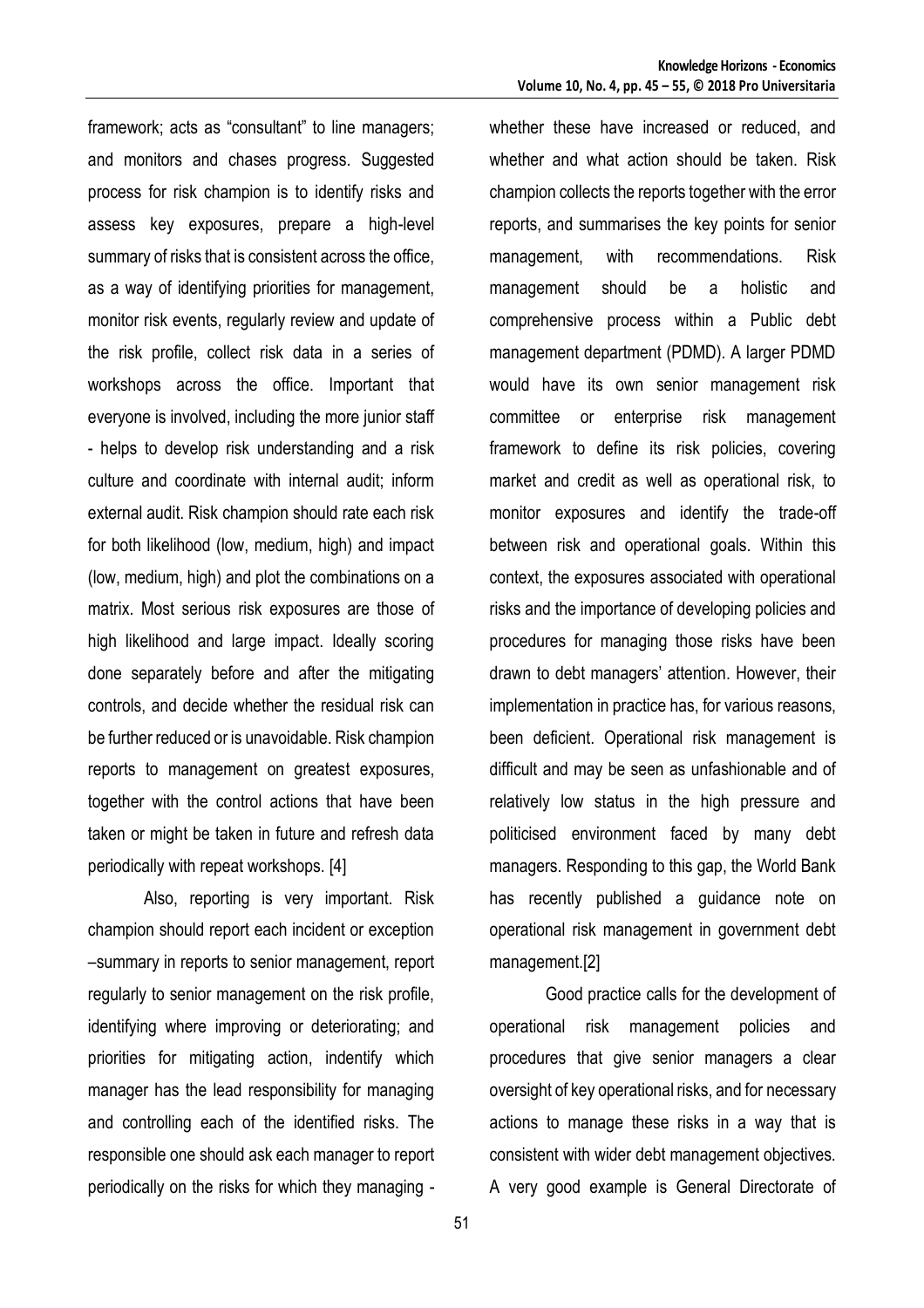Public Finance (GDPF) when has developed an operational risk management framework that is in line with good practice as widely adopted across the financial services industry internationally, while also taking into account the somewhat different objectives of a public sector body. One of the challenges is what data to collect and how to collect them. A key objective of ORM is to provide actionable information to allow decision-makers to assess the true extent of risks in order to determine the way forward. Incident reporting is crucial. If that can be linked with actual loss data, so much the better; but as argued above, not if such financial calculations are simply a distraction. Moreover, many significant incidents do not result in serious direct losses. Incidents should be analysed to risk drivers and to risk exposures. It will be helpful to design a standard template for incident reporting, and build an internal database that lists all incidents attributable to operational problems. It is good practice to score incidents (critical, significant, minor etc); and monitor over time the process of assessment, agreed action and its implementation by management. There are often two problems in practice:

- a) In more analytical areas the concept of an error or incident may be less clear cut. For example, in Turkey there was also initially some uncertainty about who should report errors when more than one unit was involved in the process. Ideally it is the originating team not the impacted team that should report the incident.
- b) The way of the PDMD may make staff reluctant to report incidents if they fear that it will affect

their prospects or performance assessment. It is very important that there is a "no-blame" culture; and management should be seen both to insist on a report and to avoid anything in the way of reprisal. Constant reminders will probably be necessary at first.

In Turkey incidence reporting has improved as staff have gained reassurance from the attitude of management. Persistent error of course is to be discouraged; but more often than not it will be management's fault – because of insufficient training, poorly targeted checking or inadequate system design. The risk team can use its own information and informal sources as a ways of encouraging and monitoring the completion of reports. Risk awareness takes time to develop, and once established it must be reinforced. Basic training should be given to new personnel, with all staff being given periodic refreshers. Incident reports are only one part of the reporting processes; they say nothing about exposures that have not materialised in the period. Incident reports should be backed both by managers' own assessment of the risk profile in their area – and whether it was deteriorating or improving. Also helpful are key risk indicators as potential indicators of risk exposures. For a more understanding of standard risk management process these are the usual stages:

[Risk Identification:](https://www.mitre.org/publications/systems-engineering-guide/acquisition-systems-engineering/risk-management/risk-identification) As mentioned earlier, understanding the risks specific to public debt management area is key, but there are also many potential risks that affect and need to identify all of them, both those that are recurring and those that can be one-off events. The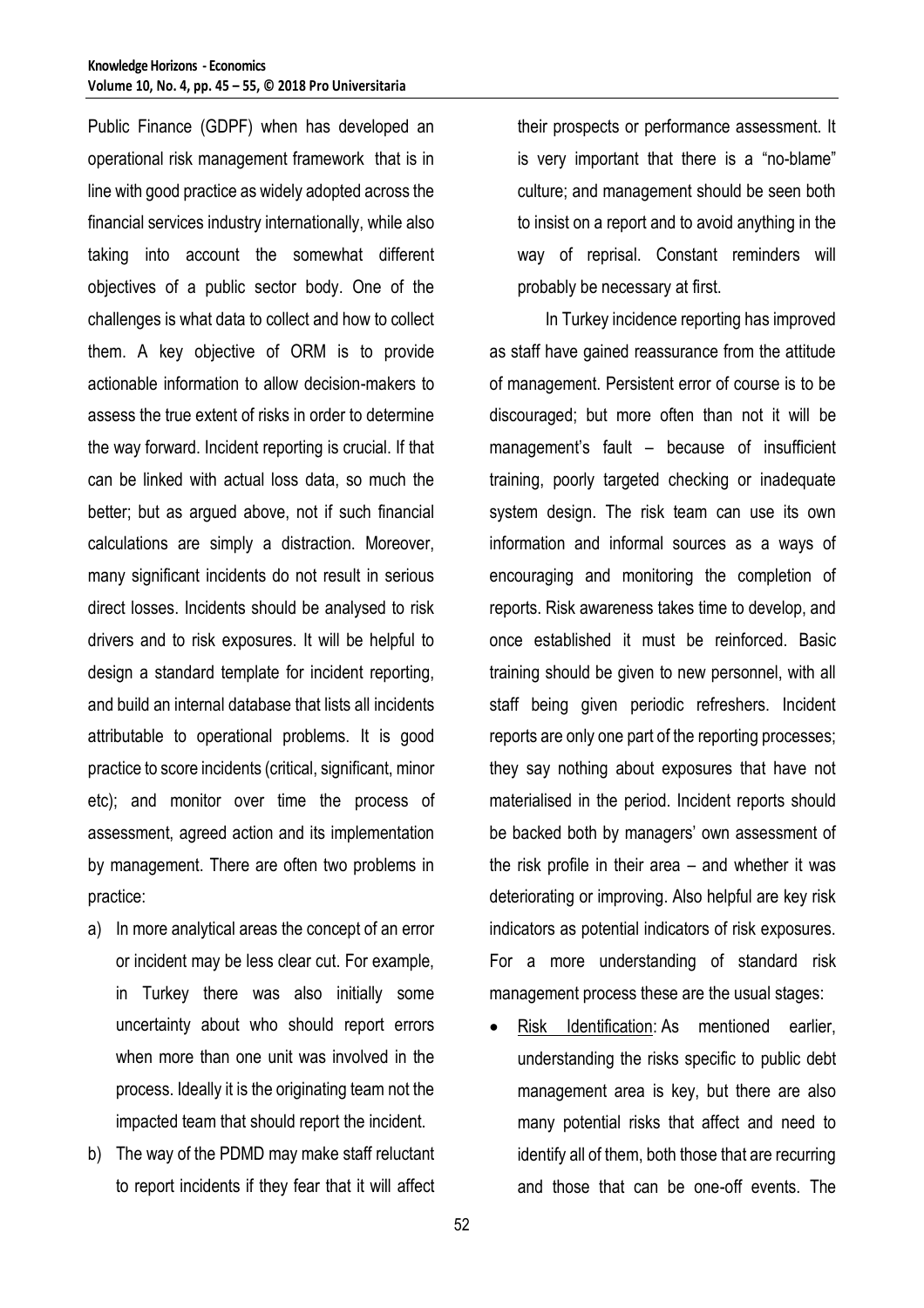identification process needs to involve staff from all levels if possible, bringing a variety of backgrounds and experiences to make a cohesive result

Risk Assessment:

Once the risks have been identified, they need to be assessed. This needs to be done from both a quantitative and qualitative perspective and factors like the frequency and severity of occurrence need to be taken into consideration. The assessment needs to prioritize the management of these risks in relation to those factors.

Measurement and Mitigation:

Mitigating these risks is the next stage, with controls put in place that should limit the PDMD exposure to the risks and the potential damage caused by them.

Monitoring and Reporting:

Any Operational Risk Management plan must have something in place for the ongoing monitoring and reporting of these risks if only to demonstrate how effective the plan has been. Most of all, it's to ensure that the solutions put in place are continuing to be effective and doing their job in managing the risks.

## **4. CONCLUSIONS**

The importance of operational risk management in public debt management department is not in doubt. The benefits are difficult to measure, as they can be defined strictly only in terms of what did not happen. But

they are very important, useful and clear enough:

- a better understanding of risk and more informed and improved decision making, with greater focus by senior management on what is important;
- more effective and efficient risk management processes and controls, and speedier corrective mechanisms, all underpinning the protection of the government balance sheet and transactions;
- an enhanced external reputation, which potentially brings benefits in the PDMD or treasury's interaction with, for example, the central bank and market intermediaries;
- a stronger and more risk-aware culture internally, with wider business planning benefits in terms of focus on objectives and collaborative work within the PDMD.

In the Turkish Treasury, there were some early benefits as some high risk exposures were brought into focus and new control mechanisms were developed accordingly, particularly in the IT and disaster recovery areas. [3] Staff gave their full support once they realised that the new framework made their work easier and reduced the number of mistakes and errors. They also found it useful to use the ORM framework and tools to convey their needs to the senior management. The experience in Turkey and in other PDMDs shows that such benefits can be achieved with a proportionately modest resource cost. The procedures outlined are not only consistent with good international practice, taking into account the distinct public sector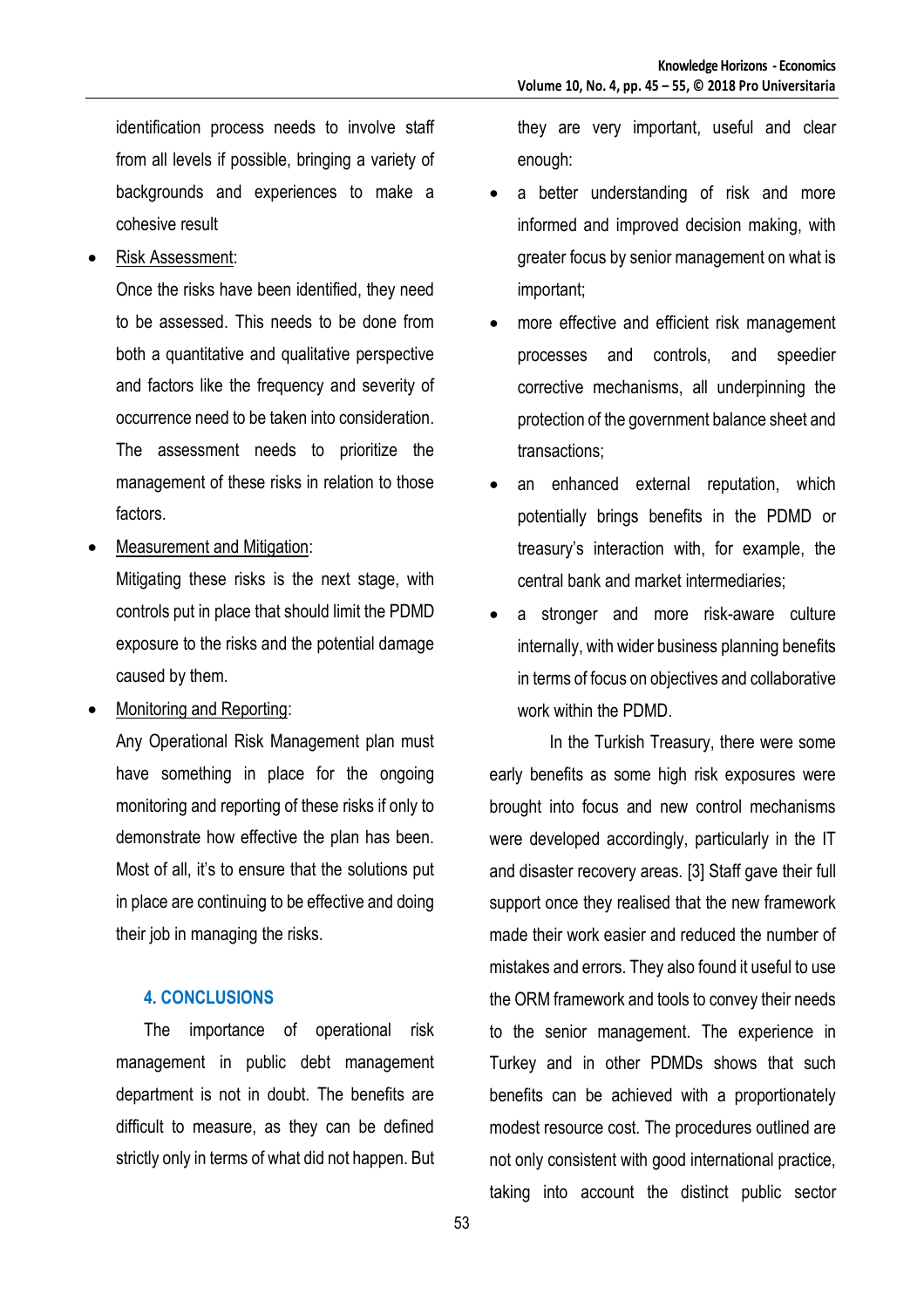characteristics of a PDMD, they are also flexible, and can be applied proportionately to size, activities, risk appetites and capability. In Turkey, the cost includes the staff of the operational risk management department (ORMD) and the time taken by the working groups, to which some management time must be added. All staff will be involved in periodical updating of the data, incident reporting etc.; but much of the continuous reporting and summarising work will be the ORMD's responsibility. For a smaller PDMD, it might identify an existing member of the middle office as risk champion, and establish a working group, engaging all staff directly to draw up the initial matrices through two or three workshops. Whatever the scale and resources, the support of senior management will be critical, and, at the end of the day, ORM helps them to meet their and the entity's objectives.

ORM is a key component of the overall governance structure, the structured internal processes of specifying objectives, making decisions and monitoring performance within the wider environment, including the strategic objectives and accountability processes applying to the PDMD itself. The degree of top management attention is arguably an initial indicator of an organisation's ORM maturity level. Full integration and recognition of ORM requires senior management:

a) to offer attention to the risk culture, closely linked with human resources development and evaluation practices;

b) to present leadership in interpreting and translating often intangible governance considerations into a practical policy;

c) to give responsibility for ORM objectives to employees across the department;

d) to ensure that ORM is an integral part of communication and monitoring activity;

e) to embed fully policies and procedures in working practices.

Some thought also needs to be given as to how the ORM function relates to related functions, such as internal audit and a separate compliance function if there is one. The internal audit function should be independent of the ORM function, not least because part of its role is to evaluate ORM processes, and should report to the head of the PDMD. It should be governed by an audit charter that gives the unit sufficient authority and freedom. Many PDMDs will be too small to have a dedicated internal audit function and they will in practice share that of the wider ministry of finance. Compliance is the process for ensuring that procedures and controls are consistent with rules and regulations and also that they are properly operated. It should be an opportunity to review regularly the risk profile and reassess priorities in the light of changes in the environment and risk events. These management needs must mesh with the procedures that operate at working level, the preparation of risk registers, the development and operation of controls and the preparation of procedures that embody them. The approach set out here is designed to be consistent with good practice but to take account of the constrained resources of many PDMDs and their integration in wider ministerial or governmental organisations. The first step is to identity an individual in the middle office to lead the process –